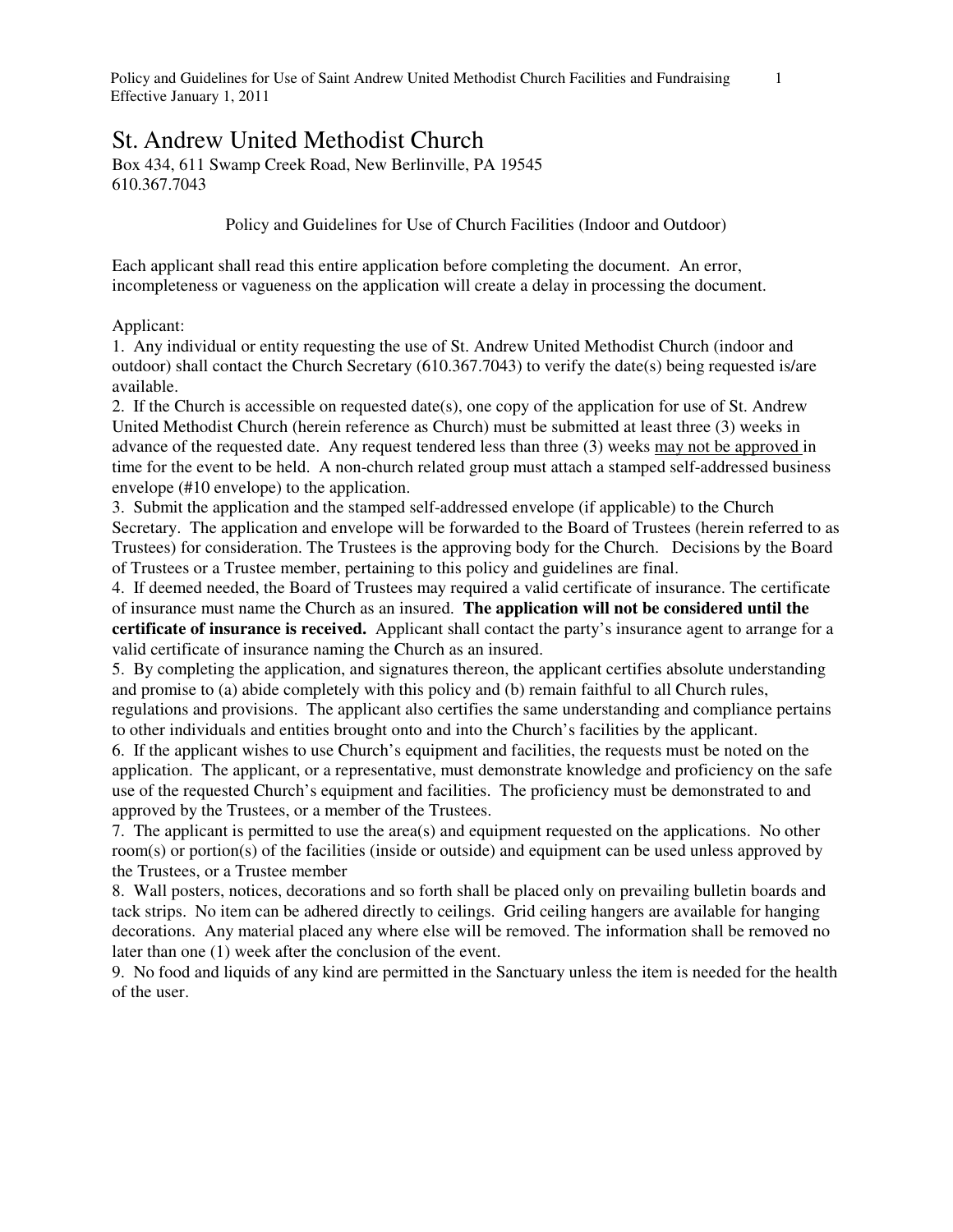10. The following are strictly prohibited from being brought onto and or consumed on and in Church facilities. Violation of these regulations may result in the violator and applicant being permanently barred from using Church facilities (indoor and outdoor):

- Any and all types of alcoholic beverages
- Any and all forms of drugs --excluding one's personal medical prescriptions.
- Any and all forms of Gambling and Chance games (bingo, raffles, 50/50, etc.)
- When an emergency occurs (fire, smoke, obnoxious odors, etc.) all activities in the Church must cease immediately. All occupants shall leave the building at once and walk at least 150 feet or more from the building leaving sufficient distance for emergency vehicles. The person in charge of the event shall call 911 to report the emergency. After which the individual shall call Robert Moyer 610.367.8102.

11. The applicant cannot bring to the Church's facilities any other group(s) unless it is noted on the original approved application. For example, group A receives usage approval cannot invite Group B (whether Church related group or not) unless Group B was stated on the original approved application. 12. Applicant must vacate all Church facilities by 10:00 pm unless a later time was approved by the Trustees, or a Trustee member. Applicant shall leave sufficient time to clean up the facility and to meet the time deadline. Refusal to do could result in the applicant being barred from future use of the Church facilities.

13. If Boyertown Area School District students are dismissed early or the District is closed, because of inclement weather, all morning, afternoon and evening Church activities involving school age students are canceled.

14. If Boyertown Area School District students are dismissed early or the school district is closed on a Friday, and there is a Saturday Church event involving school age students, the individual in charge of the event shall call 610.367.8102 to learn if the building is available.

Policy and Guidelines for Fundraising Activities

This policy and guidelines applies to all individuals and organizations seeking to use the Church facilities for fundraising activities. Fundraising action applies to those events in which money and or goods exchange hands. The event could be held in hopes revenues exceed expenditures or where revenues and expenditures approximate each other.

15. The fundraising activity itself must be compatible in its content and the way it is conducted to the identity and mission of the Church as a Christian community of faith. Building fellowship in Church and service to the community are important goals that should be part of any fundraising event. 16. The fundraising shall complement and not detract from other financial stewardship efforts within the congregation.

17. Fundraising cannot involve the following:

- Any and all types of alcoholic beverages
- Any and all forms of drugs
- Any and all forms of Gambling and Chance games (bingo, raffles, 50/50, etc.)

 No fundraising activities can occur during Worship time (Church Services and Church School hours) Violation of these regulations may result in the violator and applicant being permanently barred from using Church facilities (indoor and outdoor).